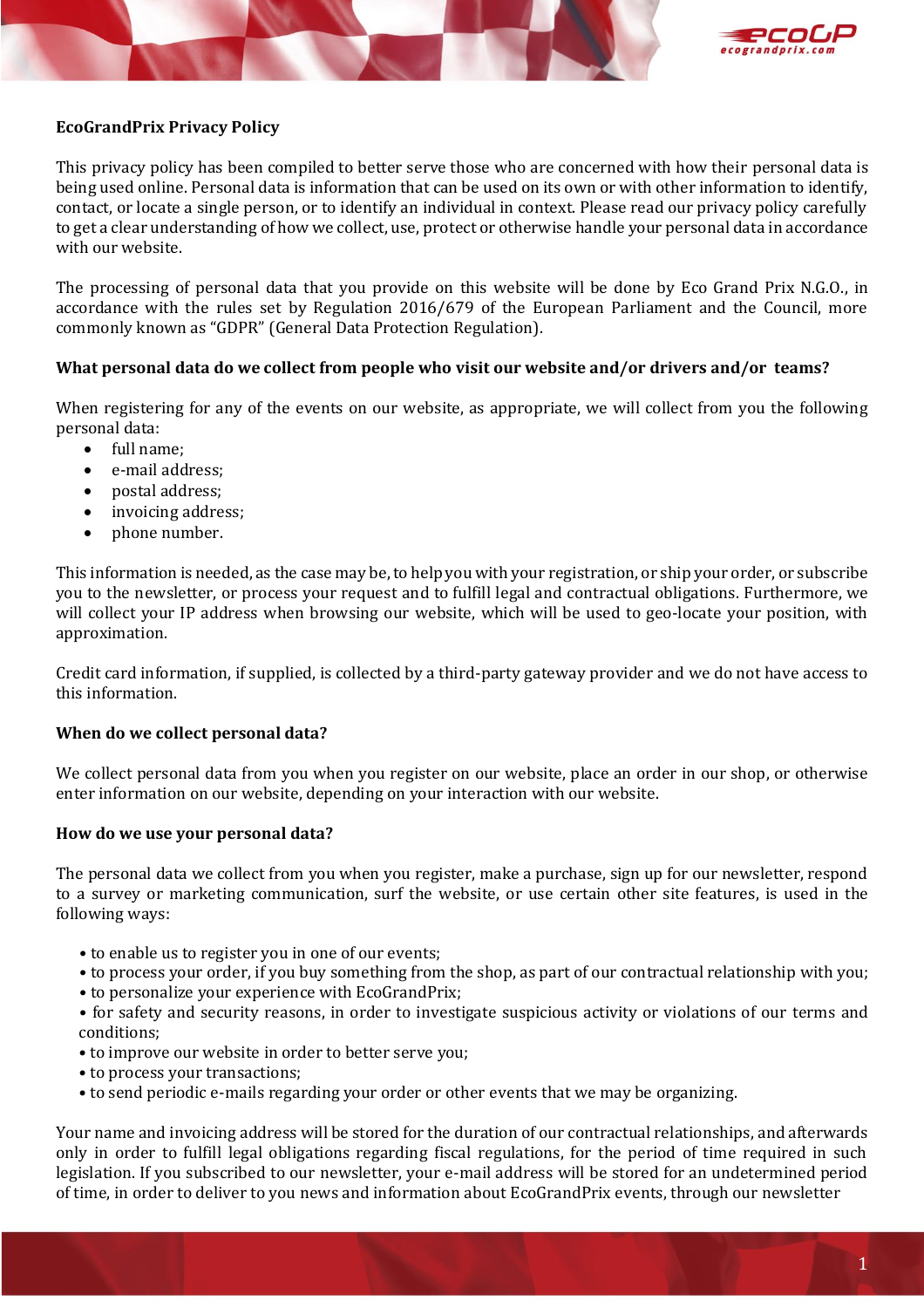



service. Should you decide you do not wish to receive this sort of information, your e-mail address will also be deleted, upon unsubscribing. However, we will have to keep a record of your un-subscription request. Your

phone number, if provided, will only be used in connection with one of the events you registered in, for communication purposes.

## **What is the basis for processing personal data?**

We collect, use and share your personal data for the following purposes:

- consistent with your consent, where case may be, which you can revoke at any time;
- in order to fulfill contractual relationships with you;
- as necessary to comply with legal obligations;
- as necessary for our legitimate interests, including our interest in providing a quality, reliable and safe experience to our users, unless those interests are overridden by your interests or fundamental rights and freedoms that require the protection of your personal data.

#### **How do we protect your personal data?**

Your personal data is stored on the servers operated by EcoGrandPrix. The servers are hosted in a secure area, that utilizes electronic surveillance and control systems. Regarding the information you provide to us, it is only accessible by a limited number of persons who have special access rights to such systems and are required to keep the information confidential.

Furthermore, our website is scanned on a regular basis for security holes and known vulnerabilities in order to make your visit to our site as safe as possible.

We use regular Malware Scanning.

We implement a variety of security measures when a user places an order, enters, submits, or accesses their personal data to maintain the safety of such personal data.

All transactions are processed through a gateway provider and are not stored or processed on the servers we have access to. In addition, all credit card information you supply is encrypted via Secure Socket Layer (SSL) technology.

Traffic information, however, can pass through channels that are outside the European Union.

## **Rights of the users**

According to the GDPR, individuals have the following rights in respect of the processing of their personal data:

- 1. the right of access to their personal data;
- 2. the right to rectify their personal data;
- 3. the right to erase their personal data, "right to be forgotten";
- 4. the right to restriction of processing of their personal data;
- 5. the right to portability of their personal data;
- 6. the right to object to an automated individual decision-making process;
- 7. the right to lodge a complaint with a supervisory authority.

## **1. Right of access to personal data:**

If you are concerned with the processing of your personal data, you have the right to request, through a written, signed and dated request, information from EcoGrandPrix regarding the following aspects: if the data concerning you is processed, the type of data that is processed, the purpose of the processing, the recipients of the data, the automatic processing mechanisms used by EcoGrandPrix or the rights you have.

EcoGrandPrix will provide the requested details within 30 days of receipt of the request from you.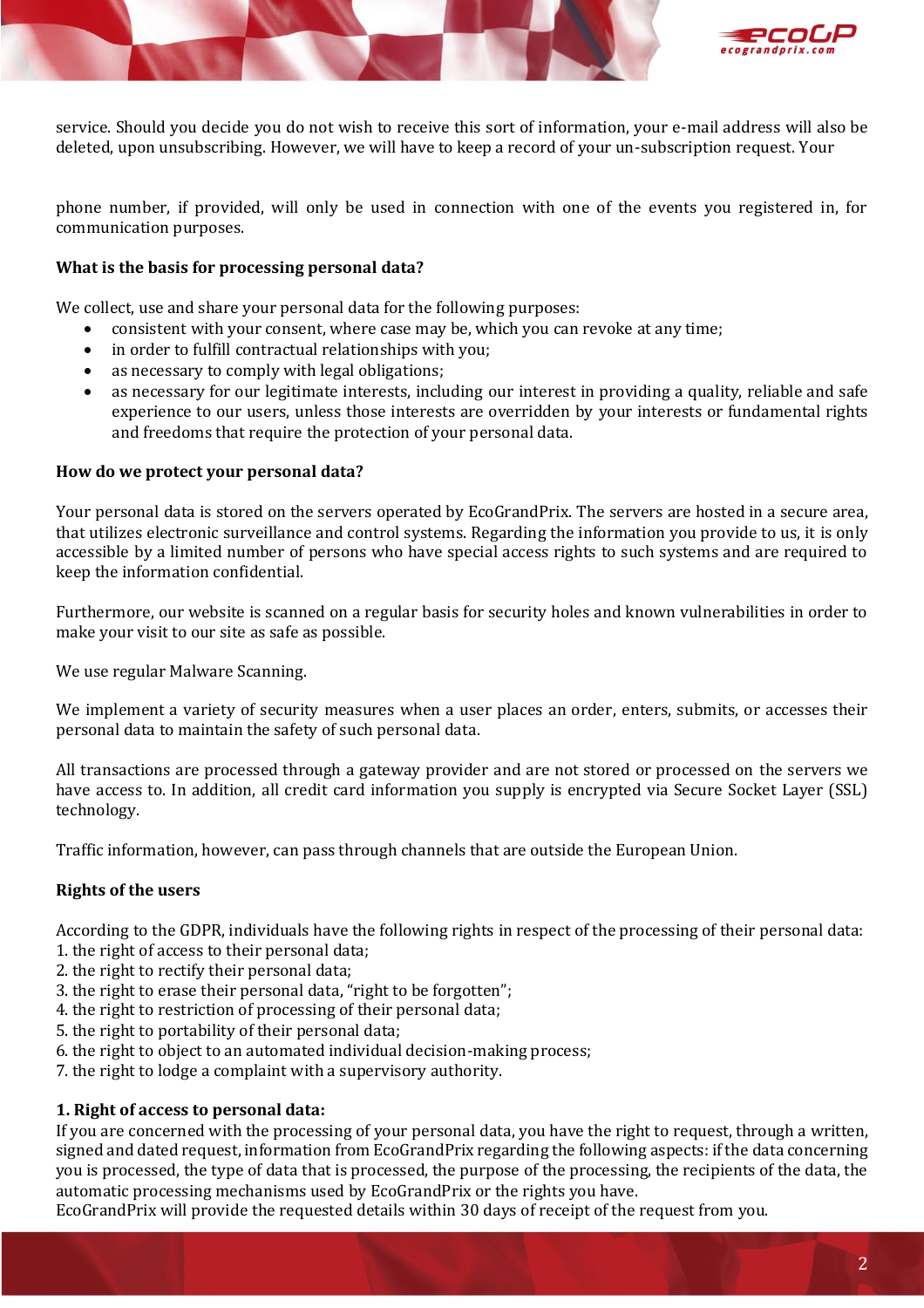



#### **2. Right to rectify your personal data:**

Anyone concerned has the right to obtain from EcoGrandPrix, on request and free of charge, where appropriate, rectification of their personal data.

EcoGrandPrix will inform you about the measures taken within 30 days from the receipt of such a request from you.

#### **3. Right to erase their personal data, also known as "right to be forgotten":**

You have the right to request at any time the deletion of your personal data, in case they are no longer necessary for the scope they were provided in the first place, or your data has been processed illegally.

EcoGrandPrix will inform you about the measures taken within 30 days from the receipt of the request from you.

## **4. The right to restriction of processing your personal data:**

- You have the right to request and obtain the restriction of processing your personal data if:
	- a. you contest the accuracy of the personal data, for a period a period of time that enables us to verify the accuracy of your personal data;
	- b. the processing is unlawful and you oppose the erasure of the personal data and instead request the restriction of it;
	- c. you have objected to the processing of your personal data, while we verify if our legitimate reasons for such a processing override those of yourself.

You also have the right to object to your personal data being processed, on grounds relating to your particular situation, if that data is processed by us whilst invoking a legitimate interest.

#### **5. Right to portability of your personal data:**

You have the right to request that the personal data concerning you, which you have provided to us, be transferred in a structured, commonly used and machine-readable format to another data controller, if applicable.

#### **6. Right to object to an automated individual decision-making process:**

EcoGrandPrix does not use an automated individual decision-making process, but should that be the case, you have the right to not be subject to a decision based solely on automated processing.

## **7. The right to lodge a complaint with ANSPDCP:**

You have to right to address a complaint regarding the way EcoGrandPrix is processing your personal data to the National Supervisory Authority for Personal Data Processing (ANSPDCP), under the website www.dataprotection.ro

## **Third-party disclosure**

We do not sell, trade, or otherwise transfer to outside parties your personal data, unless you agree to this transfer. This does not include website and server hosting partners and other parties who assist us in operating our website, conducting our business, or serving our users, so long as those parties agree to keep this information confidential. We may also release personal data when its' release is appropriate to comply with the law, enforce our site policies, or protect ours or others' rights, property or safety.

However, non-personally identifiable visitor information may be provided to other parties for marketing, advertising, or other uses.

## **Third-party links**

We do not include or offer third-party products or services on our website.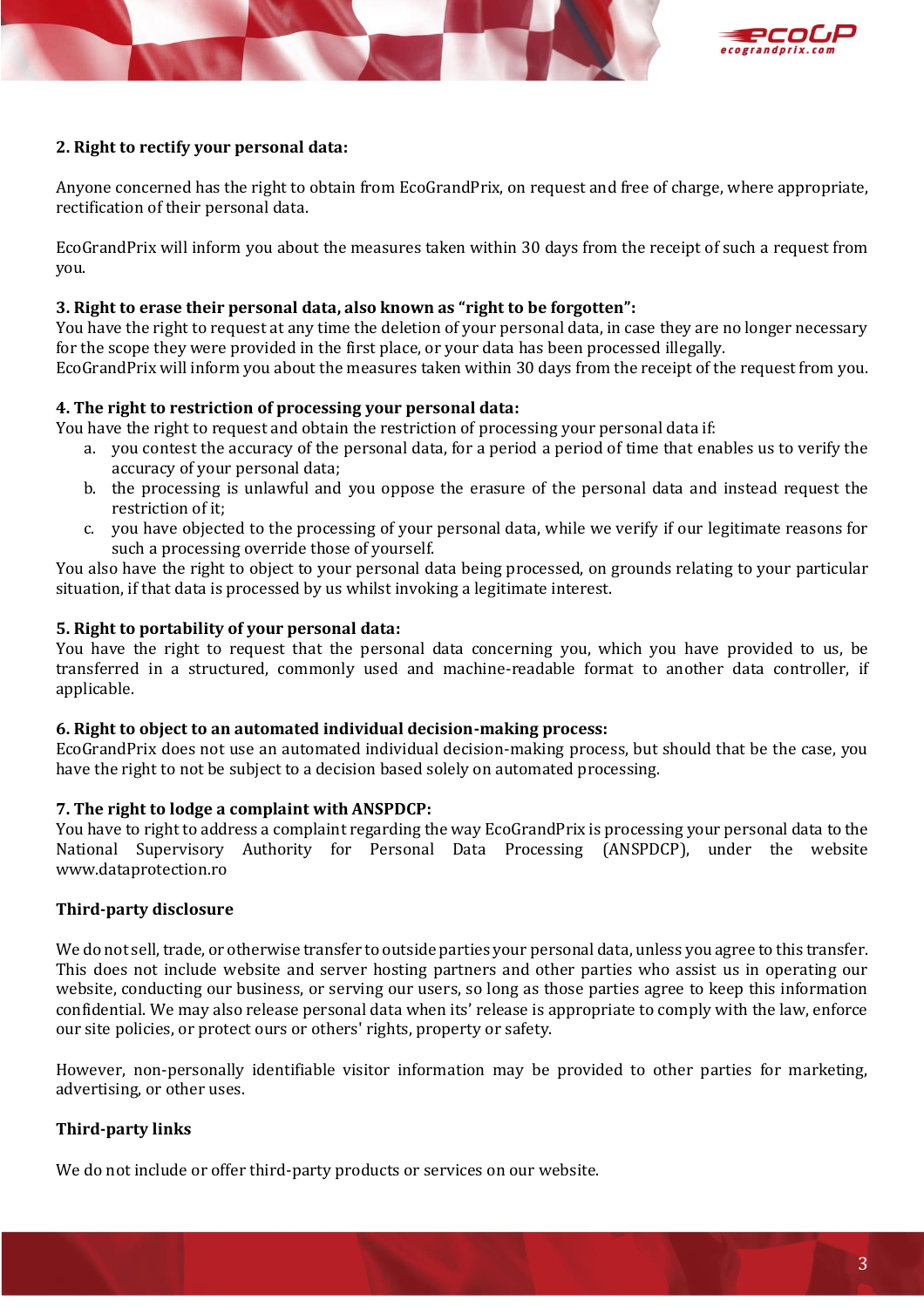



## **Google**

Google's advertising requirements can be summed up by Google's Advertising Principles. They are put in place to provide a positive experience for users.

https://support.google.com/adwordspolicy/answer/1316548?hl=en

We have not enabled Google AdSense on our site, but we may do so in the future.

## **According to the standards of good practice in the industry, we agree to the following:**

Visitors can surf our website anonymously.

Once this privacy policy is created, we will add a link to it on our home page or as a minimum, on the first significant page after entering our website.

Our Privacy Policy link includes the word 'Privacy' and can easily be found on the page specified above.

You will be notified of any Privacy Policy changes on our Privacy Policy Page.

#### **How does our site handle Do Not Track signals?**

We honor Do Not Track signals and Do Not Track, plant cookies, or use advertising when a Do Not Track (DNT) browser mechanism is in place.

#### **Does our site allow third-party behavioral tracking?**

Our website allows third-party behavioral tracking for the purpose of analyzing the activity that users have on our website.

## **Underage Online Privacy Protection**

We do not market to persons under the age of 18 years old.

#### **Data Breach Procedures**

Should any data breach occur, and in order to be in line with the General Data Protection Regulation, we will notify you via e-mail within 72 hours after having become aware of such a data breach.

## **Mailing lists**

We collect your e-mail address in order to process your registration or order from the store and, if you opt in, to send you updates about the events that we organise, through our newsletters.

We also agree to the following:

- **•** not to use false or misleading subjects or e-mail addresses;
- **•** identify the message as marketing in some reasonable way;
- **•** include the physical address of our NGO;
- **•** monitor third-party email marketing services for compliance, if one is used;
- **•** honor opt-out/unsubscribe requests quickly;
- **•** allow users to unsubscribe by using the link at the bottom of each email.